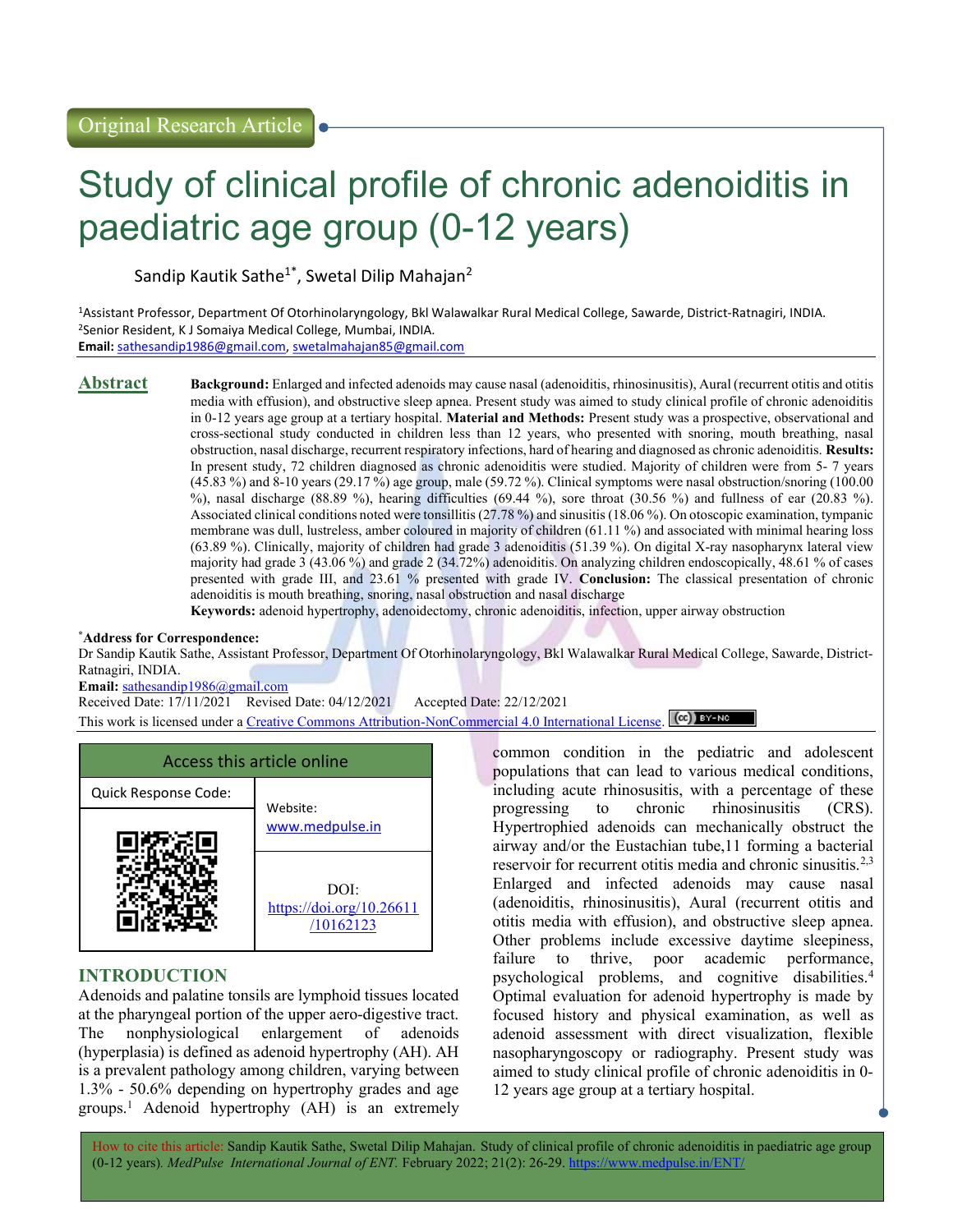#### MATERIAL AND METHODS

Present study was a prospective, observational and crosssectional study conducted in the Department of ENT in a tertiary teaching hospital in rural area of Konkan region during January 2020 to December 2021 (2 years).

Inclusion criteria: Children less than 12 years, who presented with snoring, mouth breathing, nasal obstruction, nasal discharge, recurrent respiratory infections, hard of hearing and diagnosed as chronic adenoiditis. Children with clinical and radiologic features of chronic adenoiditis

Exclusion criteria: Children with previous adenoidectomy, cerebral palsy, genetic syndrome, ear discharge, tympanic membrane (TM) perforation, cleft palate, and congenital ear deformities.

Study was explained to parents and a written informed consent was taken for participation. Children considered for study underwent history taking, clinical examination including otoscopy. Radiological investigations such as digital X-ray nasopharynx lateral view was done in all the patients.

The nasopharyngeal measurement represents the distance between the posterior border of the hard palate and sphenobasi-occiput-synchondrosis and was graded as follows: Grade 0 (0.0-0.25) no adenoid enlargement

Grade 1 (0.26-0.50) minimal enlargement

Grade 2 (0.51-0.75) moderate enlargement

Grade 3 (0.76-1.00) gross enlargement.

All children underwent a transnasal endoscopy after application of topical anesthesia (lignocaine 2%) at both nostrils. The degree of obstruction by the adenoid tissue over the posterior choanae was estimated and graded as Grade I: Adenoid tissue filling one-third of the vertical portion of the choanae.

Grade II: Adenoid tissue filling from one-third to twothirds of the choanae.

Grade III: From two-thirds to nearly complete obstruction of the choanae.

Grade IV: Complete choanal obstruction.

Data was collected and entered in Microsoft Excel. Statistical analysis was done using descriptive statistics.

### RESULTS

In present study, 72 children diagnosed as chronic adenoiditis were studied. Majority of children were from 5- 7 years (45.83 %) and 8-10 years (29.17 %) age group, male (59.72 %). Clinical symptoms were nasal obstruction/snoring (100.00 %), nasal discharge (88.89 %), hearing difficulties (69.44 %), sore throat (30.56 %) and fullness of ear (20.83 %). Associated clinical conditions noted were tonsillitis (27.78 %) and sinusitis (18.06 %).

|                                | Table 1: Demographic and clinical characteristics |                |  |
|--------------------------------|---------------------------------------------------|----------------|--|
| <b>Characteristics</b>         | No. of patients (N)                               | Percentage (%) |  |
| Age (in years)                 |                                                   |                |  |
| < 5                            | 6                                                 | 8.33           |  |
| $5 - 7$                        | 33                                                | 45.83          |  |
| $8 - 10$                       | 21                                                | 29.17          |  |
| $11 - 12$                      | 12                                                | 16.67          |  |
| Gender                         |                                                   |                |  |
| Male                           | 43                                                | 59.72          |  |
| Female                         | 29                                                | 40.28          |  |
| Clinical symptoms              |                                                   |                |  |
| Nasal obstruction/snoring      | 72                                                | 100.00         |  |
| Nasal discharge                | 64                                                | 88.89          |  |
| Hard of hearing                | 50                                                | 69.44          |  |
| Sore throat                    | 22                                                | 30.56          |  |
| Fullness of ear                | 15                                                | 20.83          |  |
| Associated clinical conditions |                                                   |                |  |
| Tonsillitis                    | 20                                                | 27.78          |  |
| <b>Sinusitis</b>               | 13                                                | 18.06          |  |

On otoscopic examination, tympanic membrane was dull, lustreless, amber coloured in majority of children (61.11 %) and associated with minimal hearing loss (63.89 %).

| Table 2: Otoscopic findings and hearing loss   |    |       |
|------------------------------------------------|----|-------|
| <b>Otoscopic findings of tympanic membrane</b> |    |       |
| Dull, lustreless, amber coloured               | 44 | 61.11 |
| Retraction                                     | 21 | 29.17 |
| Air bubbles                                    | h  | ८ २२  |
|                                                |    |       |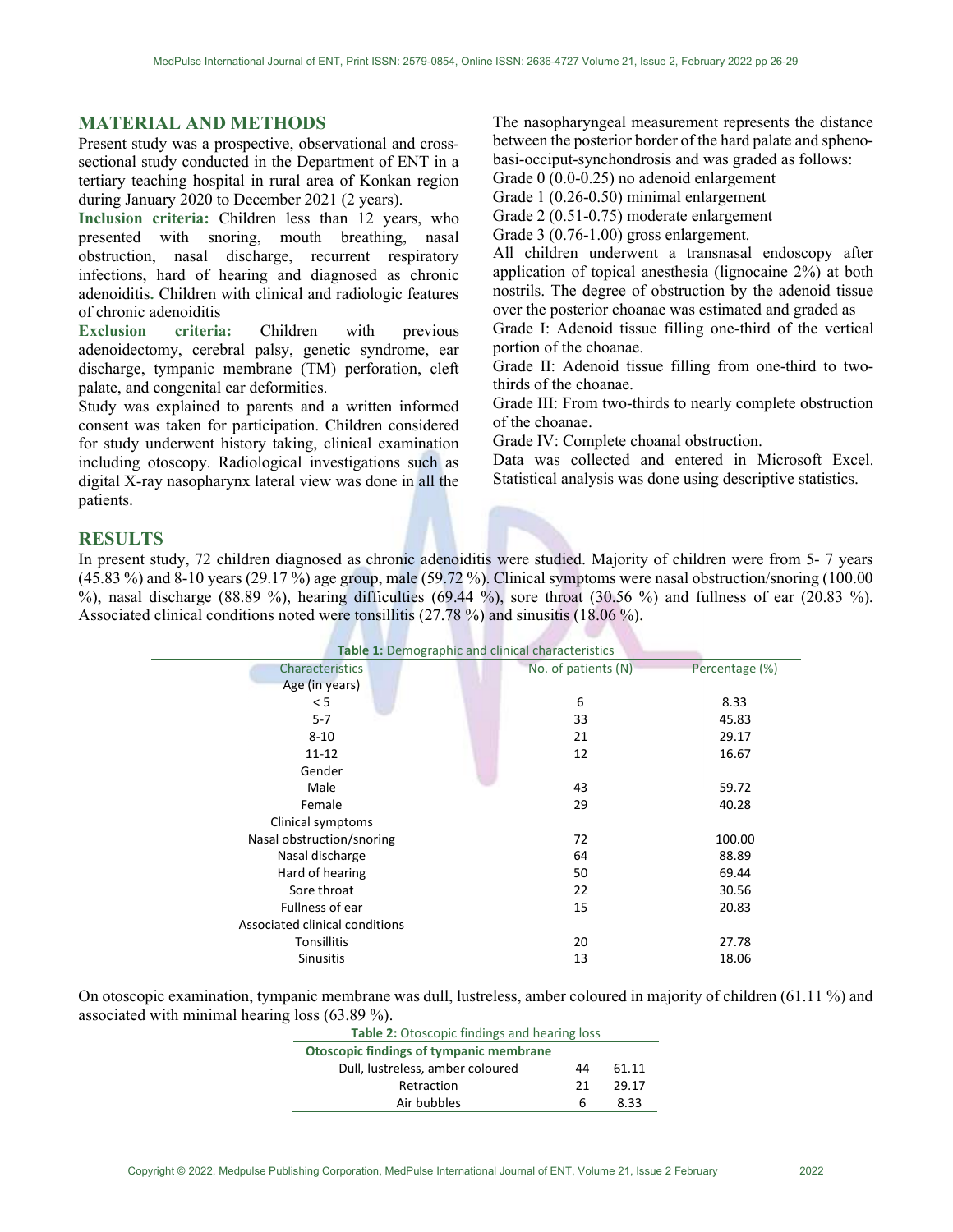| HL in dB        |    |       |
|-----------------|----|-------|
| 16-25 (minimal) | 46 | 63.89 |
| 26-40 (mild)    | 26 | 36.11 |

Clinically, majority of children had grade 3 adenoiditis (51.39 %).

| <b>Table 3: Clinical grading</b> |            |       |
|----------------------------------|------------|-------|
| <b>Clinical grade</b>            | Percentage |       |
| Grade I                          | 3          | 4.17  |
| Grade II                         | 17         | 23.61 |
| Grade III                        | 37         | 51.39 |
| Grade IV                         | 15         | 20.83 |

On digital X-ray nasopharynx lateral view majority had grade 3 (43.06 %) and grade 2 (34.72%) adenoiditis.

| Table 4: Radiological grading |                        |            |  |
|-------------------------------|------------------------|------------|--|
| X-ray grade                   | <b>Number of cases</b> | Percentage |  |
| Grade I                       | 6                      | 8.33       |  |
| Grade II                      | 25                     | 34.72      |  |
| Grade III                     | 31                     | 43.06      |  |
| Grade IV                      | 10                     | 13.89      |  |
|                               |                        |            |  |

On analyzing children endoscopically, 48.61 % of cases presented with grade III, and 23.61 % presented with grade IV.

| Table 5: Endoscopic grading |                        |            |  |
|-----------------------------|------------------------|------------|--|
| <b>Endoscopic Grading</b>   | <b>Number of cases</b> | Percentage |  |
| Grade I                     | 6                      | 8.33       |  |
| Grade II                    | 14                     | 19.44      |  |
| Grade III                   | 35                     | 48.61      |  |
| Grade IV                    | 17                     | 23.61      |  |
|                             |                        |            |  |

#### DISCUSSION

In pediatric patients, adenoidectomy, which is considered the last resort in the treatment of AH, can be performed separately or in combination with tonsillectomy. Adenoidectomy is indicated in children for the treatment of sleep-disordered breathing, nasal airway obstruction, recurrent acute otitis media, and chronic rhinosinusitis.<sup>6</sup> Viral infections of the upper airways and their possible evolutions are of particular interest due to their occurrence:  $6 - 7$  % of upper respiratory viral infections may progress to adenoiditis and acute rhinosinusitis, with a percentage of these progressing to chronic rhinosinusitis (CRS), condition characterized by 90 or more uninterrupted days of respiratory symptoms, including cough, nasal discharge, or nasal obstruction.6,7 In a review and meta-analysis of eight randomized controlled trials using mometasone for adenoid hypertrophy, it was found to be associated with improved nasal obstruction and symptoms, decreased adenoid size, and improved quality of life.<sup>8</sup> Ajayan PV et  $al$ ,<sup>9</sup> studied 35 children with features suggestive of secretory otitis media, tonsillar and adenoid hypertrophy who underwent adenoidectomy with tonsillectomy. 56% of cases, after 6 weeks showed complete resolution of OME which improved to 67% after 3 months (assessed by PTA and tympanometry). 33% showed partial improvement with Type C curve in tympanometry and improvement in PTA values, may be due to factors like

allergy, anatomical deformities, immunological which prevented the complete resolution of symptoms in OME. Hamza SB<sup>10</sup> studied 100 children, diagnosed as chronic adenoiditis clinically with relevant investigations. Mean Adenoidal-nasopharyngeal ratio for which OME was present was 0.72 which corresponds to X-ray grade 2. It was also found that 80.6% of X-ray grade 3 adenoids had OME and 100% of cases of endoscopic grade 4 adenoids had OME in either or both ears. 36 cases with grade 3 Xrays, 69% were in endoscopic grade 3 and 19.4% cases were shown to have complete choanal obstruction (grade 4). In study by Ghosh AM et  $al$ ,  $11$  among 80 children most common age group was 5–7 years which included 34 children (42.5%). Mean adenoid–nasopharyngeal ratio for which otitis media with effusion (OME) was present was 0.72 which corresponds to X-ray grade II. It was also noticed that 71.4% X-ray grade III had OME and 65.8% of cases of endoscopic grade III adenoid had OME. Rajeshwary A et al.,<sup>12</sup> studied 100 patients aged between 3-12 years who underwent adenotonsillectomy/adenoidectomy. Aerobic organisms grew in 93% of the specimens and anaerobic organisms in 68%, whereas 7% had no growth. The surface was predominated by commensals and the pathogens were mainly found in the core. The predominant pathogens were Staphylococcus aureus, Streptococcus pneumoniae, and Enterococcus species. The organisms were resistant to